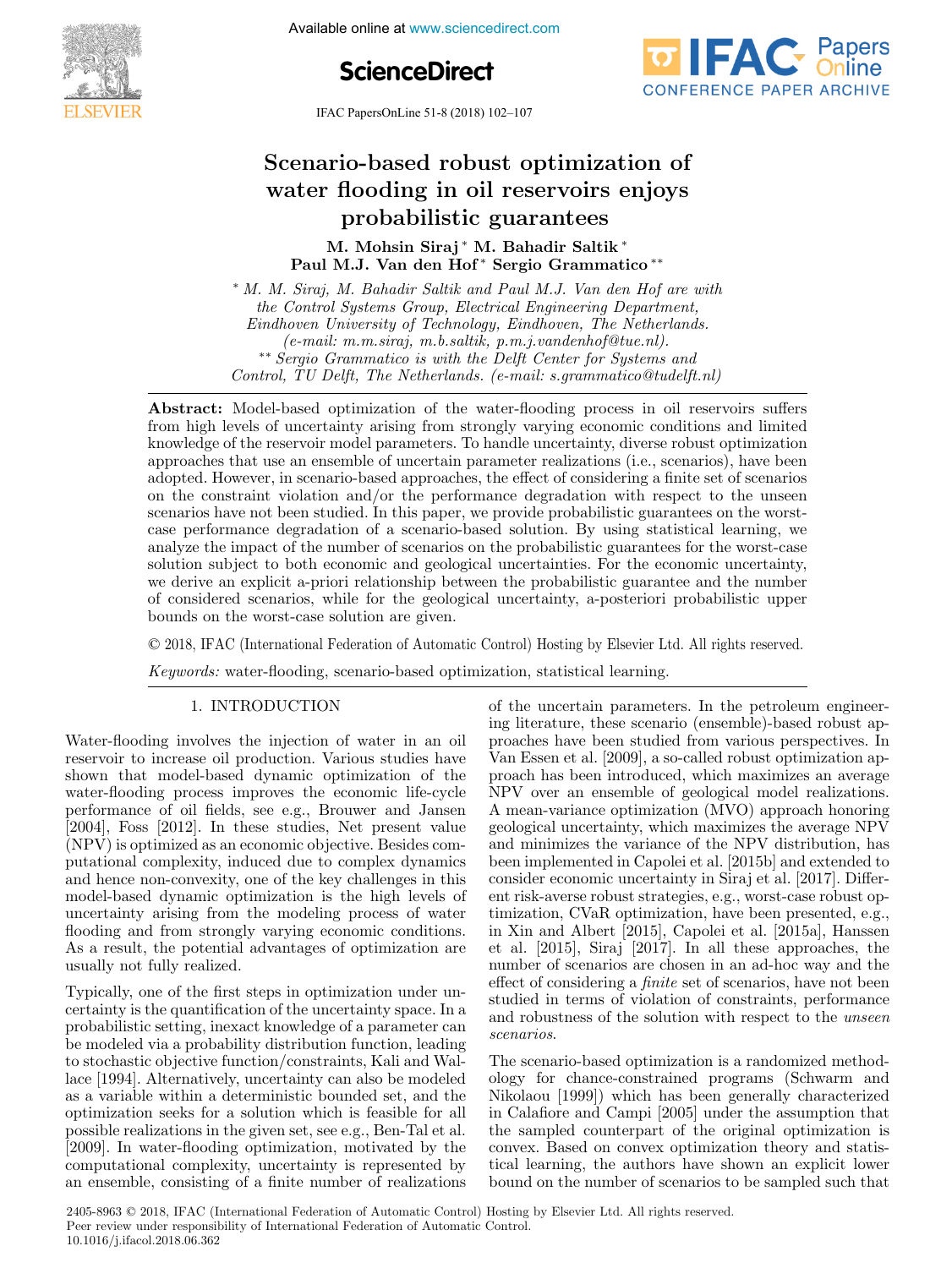the robustly optimal solution to the sampled optimization problem is feasible (with high confidence) for the original chance-constrained program. Informally speaking, given an optimization problem with probabilistic constraints and a number of random samples of the uncertain variable, the theory of the scenario approach establishes how many samples shall be considered to ensure (with high confidence) a certain probability of constraint violation. In Campi and Garatti [2008], Calafiore [2010], the scenario approach theory has been refined in terms of minimum sample size in general; in Schildbach et al. [2013], Zhang et al. [2014, 2015], the scenario approach theory has been refined for sampled convex programs that exhibit specific structure in the constraint functions, and in Grammatico et al. [2014, 2016] the scenario approach has been extended to non-convex programs. All the sample size bounds in these papers are a-priori bounds, i.e., the number of scenarios that are necessary to achieve a desired probability of constraint violation is known independently on the outcome of the sampled optimization problem. Instead, an a-posteriori scenario approach theory, named "wait-andjudge" scenario optimization, has been recently developed in Campi and Garatti [2016], where the authors have formulated a probabilistic statement on the robustly optimal solution to the sampled program after the optimal solution has been computed and based on the number of scenarios used. Complementary to the scenario approach, statistical learning theory has also been applied to support probabilistic guarantees for optimization problems with nonconvex sampled counterpart Tempo et al. [2013]. While the domain of application is larger, the derived probabilistic statements are weaker than those of the scenario approach. The motivation is that the latter provides probabilistic guarantees for the optimal solution only, not for an entire subset of feasible solutions.

The main focus on this paper is to bridge the gap between scenario-based optimization and water-flooding optimization. We aim to address the question: for the worstcase robust water-flooding optimization with economic and geological uncertainty, can we provide probabilistic guarantees on the performance robustness, in terms of achieved optimal value, when an optimal or feasible solution is validated against the unseen scenarios? With this aim, we will define the notion of performance robustness probability and analyze the effect of the number of scenarios to achieve an upper bound on this probability. For economic uncertainty, we derive a-priori characterization on the relationship between the number of scenarios and performance robustness probability (§3), while for geological uncertainty, we provide an a-posteriori probabilistic upper bounds of the worst-case optimal solution (§4).

## 2. SCENARIO-BASED ROBUST OPTIMIZATION

#### 2.1 Water-flooding optimization

 $\overline{V}$ 

In the model-based optimization of water-flooding process, the NPV to be maximized is typically represented as

$$
J(\mathbf{u}, \theta) = \sum_{k=1}^{K} \frac{\Delta t_k}{(1+b)^{t_k/\tau}} \left( r_k^{\text{oil}} q_k^{\text{oil}} - r_k^{\text{water}} q_k^{\text{water}} - r_k^{\text{inj}} q_k^{\text{inj}} \right)
$$
\n(1)

where  $r_k^{\text{oil}}, r_k^{\text{water}}, r_k^{\text{inj}},$  for all  $k \in \{1, ..., K\}$ , and b are economic parameters, i.e., oil price  $r_k^{\text{oil}}$ , water production cost  $r_k^{\text{water}}$ , water injection cost  $r_k^{\text{inj}}$  in  $[\$/m^3]$ , and discount factor  $b > 0$  for a certain reference time  $\tau$ . In the definition of NPV, these economic parameters are typically considered as fixed over time, while in reality, these variables fluctuate with time and cannot be precisely predicted, hence become a source of uncertainty. Thus, we intend the parameters  $r_k^{\text{oil}}$ ,  $r_k^{\text{water}}$ ,  $r_k^{\text{inj}}$  and b as part of the uncertainty vector  $\theta$ . K represents the production lifecycle, i.e., the total number of time steps k, and  $\Delta t_k$  is the time interval in days associated with one time step. The terms  $q_k^{\text{oil}}$  and  $q_k^{\text{water}}$  represent the total flow rate of produced oil and water at time instant k in  $\frac{m^3}{\text{day}}$ , respectively, and are the output variables. The input vector, u, involves the total water injection rate  $q_k^{\text{inj}}$  and/or bottomhole pressure defined at injection/production wells. The parameter vector  $\theta$  also contains the porosities (the percentage of pore volume within rock that can contain fluids) and permeabilities (rock's ability to transmit fluids) in each grid cell, and other (uncertain) reservoir parameters, hence it affects the output variables  $q_k^{\text{oil}}$  and  $q_k^{\text{water}}$ , i.e.,  $q_k^{\text{oil}} = q_k^{\text{oil}}(\mathbf{u}, \theta)$  and  $q_k^{\text{water}} = q_k^{\text{water}}(\mathbf{u}, \theta)$ .

Various robust measures to handle uncertainty have been proposed in the petroleum engineering literature. In this work, we consider the scenario-based worst-case optimization (WCO) approach to handle both economic and geological uncertainty and to derive probabilistic guarantees with a finite number of scenarios in an ensemble.

## 2.2 Worst-case optimization

Worst-case robust optimization (WCO) is a deterministic paradigm, where the uncertainty is modeled as a variable θ that takes values in a deterministic set (Θ). It optimizes the worst possible case of the considered problem and solves a max-min problem. A typical unconstrained worstcase robust optimization problem can be stated as:

$$
\max_{\mathbf{u}\in\mathcal{U}}\min_{\theta\in\Theta}J(\mathbf{u},\theta). \tag{2}
$$

An equivalent formulation is the epigraph form with an auxiliary variable Ben-Tal et al. [2009]:

WCO: 
$$
\begin{cases} \max_{\mathbf{u}\in\mathcal{U},z\in\mathbb{R}} z\\ \text{s.t.} \quad z \leq \min_{\theta\in\Theta} J(\mathbf{u},\theta) \end{cases}
$$
 (3)

Assumption 1. The optimization problem WCO in (3) is feasible.

#### 2.3 Scenario-based optimization

As the water-flooding optimization is a computationally expensive problem, a traditional approach in robust optimization of the water-flooding process is to sample the uncertainty space, i.e., to consider a finite number of realizations of the uncertain parameters,  $\{\theta_1, \theta_2, \cdots, \theta_N\},\$ where  $\theta_i \in \Theta$  for all i, and to define the following scenariobased worst-case optimization problem:

$$
\text{WCO}_N: \begin{cases} \max_{\mathbf{u}\in\mathcal{U},z\in\mathbb{R}} z\\ \text{s.t.} \quad z \le \min_{i\in\{1,\dots,N\}} J(\mathbf{u},\theta_i) \end{cases} (4)
$$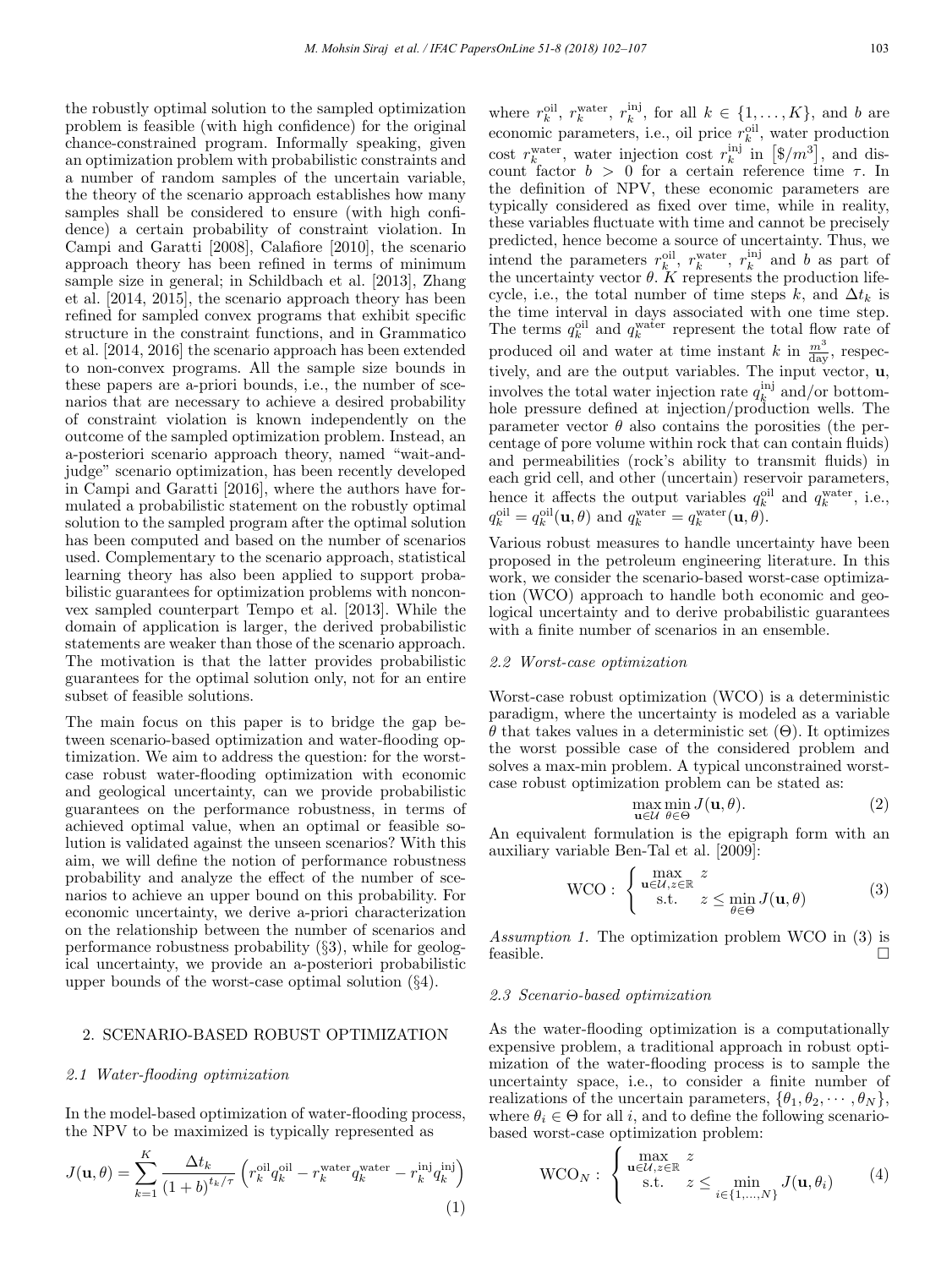Assumption 2. For all  $\{\theta_1, \dots, \theta_N\}$ , the optimization prob-<br>lem in (4) is feasible and  $\mathbf{u}_N^*$  denotes an optimal solution, with optimal NPV value being  $J_N^* := J(\mathbf{u}_N^*)$ .

Assumption 3. The vectors  $\theta_1, \ldots, \theta_N$  in (4) are i.i.d. samples from the probability measure  $\mathcal{P}_{\Theta}$  on  $\Theta$ .

Since  $WCO_N$  is a sampled version of WCO, with a finite number of (not necessarily the worst-case) samples, the optimal solution  $\mathbf{u}_N^*$  is super-optimal for WCO in (3). Due to this relaxation, a possible quantification of the robustness level achieved by the solution  $\mathbf{u}_N^*$  of  $\text{WCO}_N$ is highly relevant. There are two main questions indeed:

- (1) What can we claim about the achieved NPV value, when  $\mathbf{u}_N^*$  is applied in the presence of the unseen scenarios for  $\theta$ ?
- (2) Given a number of samples  $N$ , can we quantify, e.g. in probabilistic terms, the robustness of the performance, i.e, the measure of the subset of  $\Theta$  such that  $J(\mathbf{u}_N^*) \geq \max_{\theta \in \Theta} J(\mathbf{u}_N^*, \theta)$ ?

Intuitively, the effect of increasing the number of samples N is to improve the worst-case performance, since more samples implies more knowledge of the uncertainty set  $\Theta$ . In order to address these questions, let us formally define a "probability of performance robustness".

Definition 1. (Performance robustness probability). Let  $\mathbf{u}_N^*$ be an optimal solution to  $WCO_N$  in (4). The performance robustness probability of  $\mathbf{u}_N^*$  in terms of NPV is defined as

$$
V(\mathbf{u}_N^*) := \mathbb{P}_{\Theta}[J(\mathbf{u}_N^*) \ge J(\mathbf{u}_N^*, \theta \in \Theta)]. \tag{5}
$$

We note that the definition above is equivalent to the "violation probability" for a chance constrained problem of the form  $\min_x c^\top x$  s.t.  $\mathbb{P}_{\Theta}[f(x, \theta \in \Theta) \leq 0] \geq 1 - \epsilon$ [Calafiore and Campi 2005, Def. 1].

The probability  $V(\mathbf{u}_N^*)$  indicates the chance that the ensemble of scenarios used for  $WCO_N$  does not contain a worst-case realization. In order to quantify the robustness level of the solution  $\mathbf{u}_N^*$ , we define an  $\epsilon$ -level solution as in [Calafiore and Campi 2005, Def. 2].

Definition 2. ( $\epsilon$ -level solution). Let  $\epsilon \in (0,1)$ .  $\mathbf{u}_N^* \in \mathcal{U}$  is an  $\epsilon$ -level robust solution to WCO in (3) if  $V(\mathbf{u}_N^*) \leq \epsilon$ .

Let us emphasize, however, that given an optimal solution  $\mathbf{u}_N^*$ ,  $V(\mathbf{u}_N^*)$  cannot be directly computed since  $\mathbb{P}_{\Theta}$  is unknown. Therefore, we shall rely on the following technical statement to upper bound the performance robustness probability  $V(\mathbf{u}_N^*)$ .

Lemma 1. ([Campi and Garatti 2008, Th. 1]). For all  $\theta =$  $(\theta_1,\ldots,\theta_N)$ , let WCO<sub>N</sub> in (4) be convex, with unique optimal solution  $\mathbf{u}_N^* = \mathbf{u}_N^*(\boldsymbol{\theta}) \in \mathcal{U}$ . Then, the performance robustness probability  $V(\mathbf{u}_N^*)$  is upper bounded by a beta distribution, i.e.,

$$
\mathbb{P}_{\Theta}^{N}[V(\mathbf{u}_{N}^{*}) > \epsilon] \leq \sum_{i=0}^{n-1} {N \choose i} \epsilon^{i} (1-\epsilon)^{N-i} =: \beta, \quad (6)
$$

where  $n = \dim(\mathcal{U})$  is the number of decision variables.  $\Box$ 

Explicit lower bounds on the number of scenarios N for given robustness level parameter  $\epsilon \in (0,1)$  and confidence parameter  $\beta \in (0, 1)$  have been established in Campi and Garatti [2008], Calafiore [2010]. These bounds are given a-priori, so that  $N$  can be chosen for a desired level of robustness before the optimization is performed. Instead, in Campi and Garatti [2016], the wait-and-judge approach has been introduced which addresses probabilistic statements also for nonconvex problems. Within the latter approach, the robustness level  $\epsilon$  of a solution  $\mathbf{u}_N^*$  is evaluated a-posteriori, given the number of scenarios  $\tilde{N}$  used and the confidence parameter  $\beta$ .

Both a-priori and a-posteriori probabilistic statements are based on the notion of support constraint (SC) [Calafiore and Campi 2006, Def. 4], which we provide in the next definition.

Definition 3. (Support constraint (SC)). For each  $j \in \{1, \ldots, N\}$ , consider the sampled optimization problem

$$
\text{WCO}_N^j: \begin{cases} \max_{\mathbf{u}\in\mathcal{U},z\in\mathbb{R}} z\\ \text{s.t.} \quad z \leq \min_{i\in\{1,\dots,N\}\setminus\{j\}} J(\mathbf{u},\theta_i) \end{cases} \tag{7}
$$

A sample  $\theta_i$  generates a support constraint,  $z \leq J(\mathbf{u}, \theta_i)$ in (7), if the optimal value of  $WCO_N^j$  is strictly greater then that of  $WCO_N$ .

In plain words, a sampled constraint is a support constraint for  $WCO_N$  if its removal would alter the optimal solution of the problem.

In the wait-and-judge approach, the robustness level is a function of the number of support constraints that are observed for the solution of scenario-based optimization problem  $WCO_N$ . Given this a-posteriori observation, an upper bound on the robustness level  $\epsilon$  is provided in the next statement.

Lemma 2. ([Campi and Garatti 2016, Th. 2]). Let

 $\beta \in (0,1), s_N^*$  be the number of support constraints observed for  $\mathbf{u}_N^*$ , and, for all  $k \in \{1, ..., N\}$ , let  $t(k)$  be the unique solution to the polynomial equation

$$
\frac{\beta}{N+1} \sum_{m=k}^{N} \binom{m}{k} t^{m-k} - \binom{N}{k} t^{N-k} = 0.
$$
 (8)

Then, for  $\epsilon(\cdot) := 1 - t(\cdot)$ , it holds that

$$
\mathbb{P}_{\Theta}^{N}[V(\mathbf{u}_{N}^{*}) > \epsilon(s_{N}^{*})] \leq \beta.
$$
 (9)

$$
\qquad \qquad \Box
$$

### 2.4 Statistical learning theory

Note that the key assumption for the classic theory of the scenario approach is that the sampled version of the optimization problem has to be convex. Unfortunately, this feature cannot be verified in water-flooding optimization. Because of the inherent nonlinearity of the output functions  $q^{\text{oil}}(\mathbf{u})$  and  $q^{\text{water}}(\mathbf{u})$ , the optimization problem  $WCO_N$  in (4) is nonconvex indeed. In this case, the globally optimal solution may be hard to compute. Thus, we shall rely on a notion of probability of performance robustness that is valid for an entire set, not just for the globally optimal solution.

Definition 4. (Set performance robustness probability). Let  $\mathcal F$  be the feasible subset of WCO<sub>N</sub> in (4). The performance robustness probability of  $\mathcal F$  in terms of NPV is defined as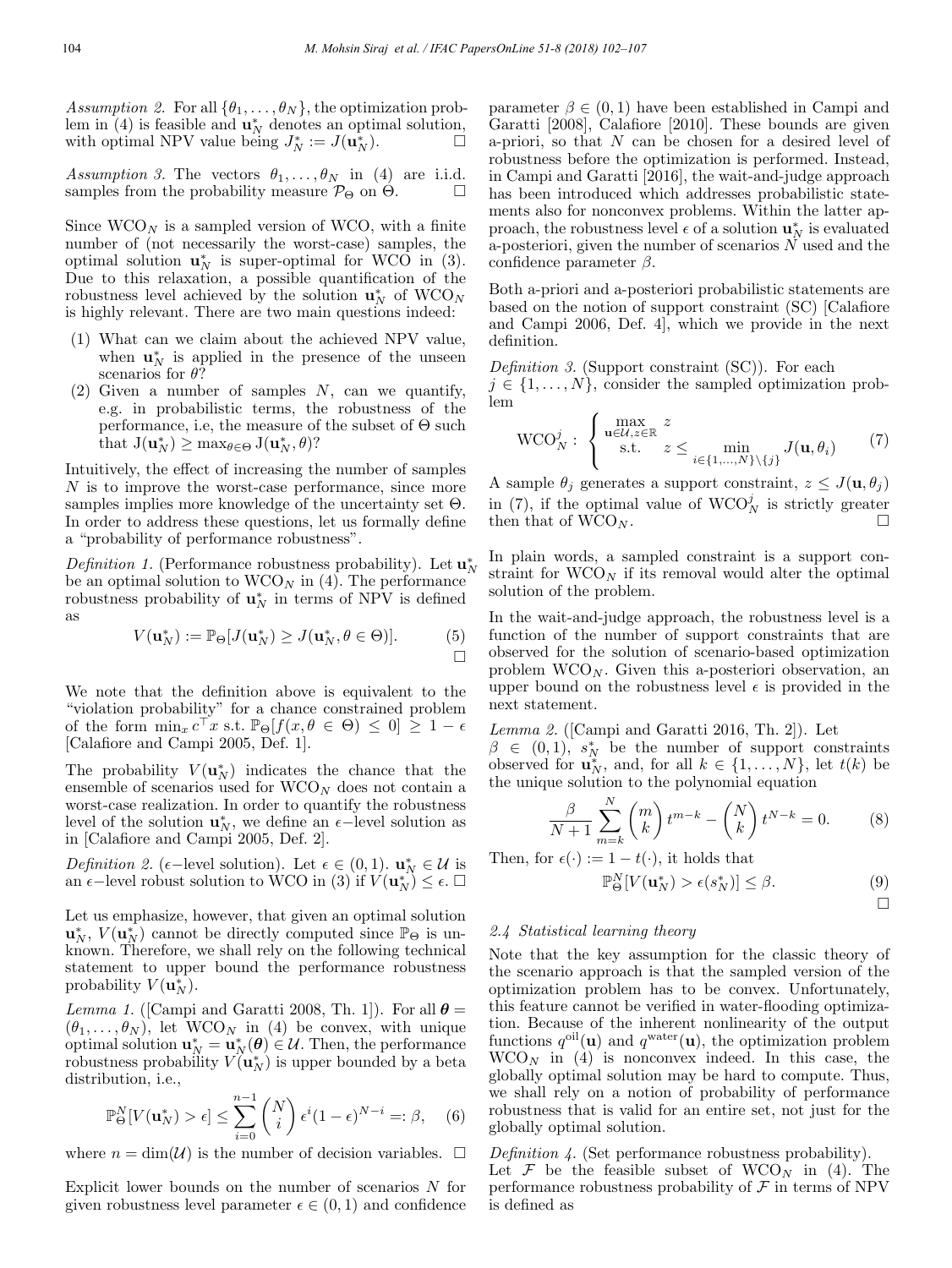$$
V(\mathcal{F}) := \mathbb{P}_{\Theta} \left[ \inf_{v \in \mathcal{F}} J(v) - J(v, \theta \in \Theta) \ge 0 \right].
$$
 (10)

Relative to an entire feasible set, statistical learning theory [Erdogan and Iyengar 2006, Sec. 3.2], [Alamo et al. 2009, Sec. IV, V] provides probabilistic statements based on the so-called Vapnik–Chervonenkis (VC) dimension [Tempo et al. 2013, Def. 10.2], which characterizes the structure of the sampled optimization problem.

Lemma 3. ([Anthony and Biggs 1992, Th. 8.4.1]). Let  $\mathcal F$ be a feasible subset for  $WCO_N$  in (4). Then, the performance robustness probability  $V(\mathcal{F})$  is upper bounded as follows:

$$
\mathbb{P}_{\Theta}^{N}[V(\mathcal{F}) > \epsilon] \le 2\left(\frac{2Ne}{\nu}\right)^{\nu} \exp\left(-\epsilon N/2\right),
$$
  
where  $\nu$  is the VC dimension.

The VC dimension is in general hard to compute, or even infinite Grammatico et al. [2016]. However, we will show that for the water-flooding optimization problem with economic uncertainty, the cost function has a special structure for which we can explicitly characterize it.

In the next sections, we show that the probabilistic statements mentioned above are applicable to the considered water-flooding optimization. We address two cases: the WCO subject to economic uncertainty as presented in Siraj [2017], and the WCO with geological uncertainty as in Xin and Albert [2015], Siraj [2017]. Our main message is that ensemble-based optimization approaches as conceived in the literature do enjoy probabilistic guarantees on the performance robustness. This observation allows us to theoretically (that is, not just empirically) analyze the effect of the number of scenarios used in the optimization.

## 3. ECONOMIC UNCERTAINTY

Oil reservoirs typically have a long life cycle that ranges from 10 to 100 years. The economic variables that govern the NPV, especially the oil price,  $r_k^{\text{oil}}$ , which in the classic definition of NPV it is considered fixed over time, can vary drastically over time. Moreover, accurate predictions of the oil price cannot be available in practice. The unknown fluctuations of oil prices are in fact the key source of economic uncertainty. Therefore, in this section, let us consider oil prices only as economic uncertainty.

Furthermore, we assume that some (inaccurate) predictions are available. In reality, different models, e.g. the Prospective Outlook on Long-term Energy Systems (POLES) in the European Union, the National Energy Modeling System (NEMS) for energy markets developed by the U.S. Department of Energy and the Energy Information Administration (EIA) in the United States, can be used to generate predictions for energy prices, see Bhattacharyya and Timilsina [2010], Birol [2010] for details. In Siraj [2017], a simplified Auto-Regressive-Moving-Average model (ARMA) model is used to generate oil price scenarios. Thus, in this section, we assume that the uncertain variable represents the oil price, i.e.,  $\theta = [r_1^{\text{oil}}, \dots, r_K^{\text{oil}}]^\top$ , and that some potential oil price scenarios,  $\theta_1, \ldots, \theta_N$ , are available.

In Siraj [2017], the WCO for the oil price ensemble has been presented and the results compared in terms of NPV distribution with the mean-optimization approach in Van Essen et al. [2009]. Our contribution here is show that the scenario-based WCO enjoys probabilistic guarantees on the performance robustness probability (Definition 1). With this aim, first, we note that for the WCO with economic uncertainty only, the NPV function  $J$  in  $(1)$  takes the form

$$
J(\mathbf{u}, \theta) = \theta^{\top} B q^{\text{oil}}(\mathbf{u}) - (r^{\text{water}})^{\top} B q^{\text{water}}(\mathbf{u}) - (r^{\text{water}})^{\top} B \mathbf{u},
$$
  
(11)  
where  $B := \text{diag}\left(\frac{\Delta t_1}{(1+b)^{t_1/\tau}}, \dots, \frac{\Delta t_K}{(1+b)^{t_K/\tau}}\right).$ 

We can now apply the recent scenario approach theory to derive an upper bound on the number of support constraints and consequently, an a-priori probabilistic guarantee.

Lemma 4. Suppose that, for all  $\theta = r^{\text{oil}} \in \Theta$ , the function  $u \mapsto J(u, \theta)$  in (11) is concave. Then, the number of support constraints in the optimization problem  $WCO_N$ in (4) is no more than  $K + 1$ .

Proof. It follows from [Zhang et al. 2015, Lemma 1].

Proposition 1. Suppose that, for all  $\theta = r^{\text{oil}} \in \Theta$ , the function  $\mathbf{u} \mapsto J(\mathbf{u}, \theta)$  in (11) is concave. Let  $\mathbf{u}_N^*$  be the optimal solution to  $WCO_N$  in (4), with

$$
N \geq \frac{2}{\epsilon} \left( K + \ln \left( \frac{1}{\beta} \right) \right).
$$

Then, it holds that  $\mathbb{P}_{\Theta}^{N}[V(\mathbf{u}_{N}^{*}) > \epsilon] \leq \beta$ .

Proof. It follows from Lemma 1 and [Grammatico et al. 2016, Equ. (5)].

We conclude the section on the economic uncertainty by dropping the assumption of convexity of  $r^{oil}$  in objective function. Next, we provide probabilistic guarantees that are more generally applicable, at the price of increased sample size.

Lemma 5. The VC dimension for the optimization problem WCO<sub>N</sub> in (4) with function J as in (11) is  $K + 1$ .  $\Box$ 

Proof. It follows from [Anthony and Biggs 1992, Example 8.4.4].

*Proposition 2.* Let  $\mathcal F$  be a feasible set for the optimization problem  $WCO_N$  in (4) with function J as in (11) and

$$
N \geq \frac{4}{\epsilon} \left( (K+1) \ln \left( \frac{12}{\epsilon} \right) + \ln \left( \frac{2}{\beta} \right) \right).
$$

Then, it holds that  $\mathbb{P}_{\Theta}^{N}[V(\mathcal{F}) > \epsilon] \leq \beta$ .

Proof. See [Anthony and Biggs 1992, Th. 8.4.1] and [Grammatico et al. 2016, Equ. (6)].

## 4. GEOLOGICAL UNCERTAINTY

Reservoir dynamics are nonlinear in nature and typically represented by large-scale partial differential equations, with a number of state variables in the order of  $10^4 - 10^6$ and a similar number of the model parameters. Model uncertainty, in terms of the model structure and parameters, is one of the key sources of uncertainty in modelbased optimization of the water-flooding process. It arises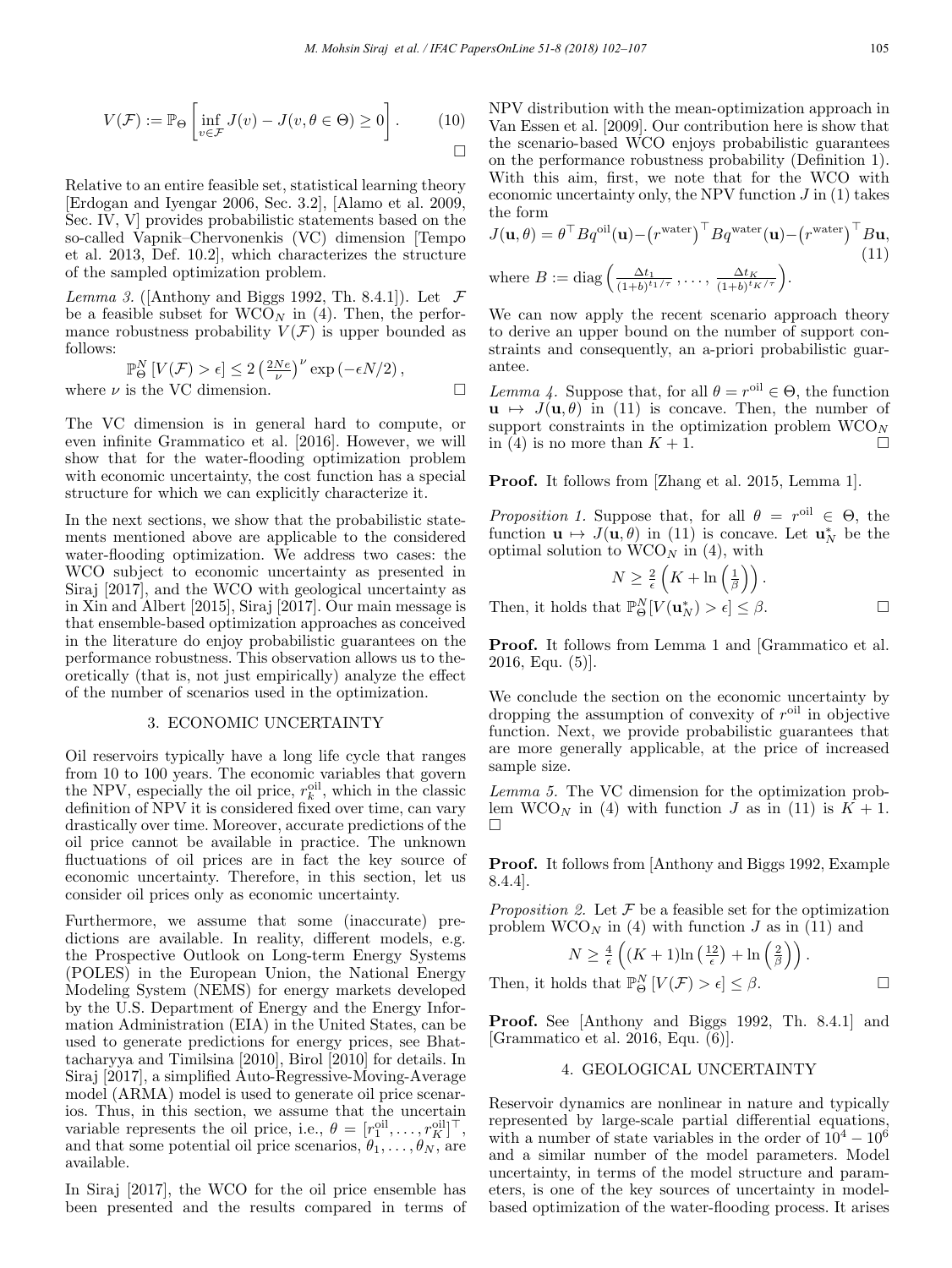mainly due to the lack of knowledge of subsurface geology that defines the reservoir. For dealing with uncertainty, scenario-based optimization is typically used on a set of sampled models,  $\mathcal{M}(\theta_1), \ldots, \mathcal{M}(\theta_N)$ . The resulting ensemble of models has been used in various robust approaches, e.g. mean-optimization and worst-case optimization, see Van Essen et al. [2009], Xin and Albert [2015], Capolei et al. [2015b], Siraj [2017].

We emphasize that the probabilistic bounds derived in the presence of economic uncertainty cannot be directly extended to the case with geological uncertainty, as the uncertain model parameters do not affect the NPV objective function linearly. Instead, the NPV is a function of total output flow  $q^{oil}$  over time, which in turn is a highly nonlinear function of the decision variables. Therefore, in the presence of geological uncertainty, the resulting scenario optimization problem  $WCO_N$  in (4) is inherently nonconvex, and in turn an a-priori probabilistic guarantee cannot be stated in general. In this case, a-posterior bounds on the performance robustness probability shall be instead applied by observing the number of support constraints for the  $WCO_N$  problem. Alternatively, we can observe the number of actives constraints, which is in general an upper bound on the number of support constraints. In this section, we take the a-posteriori approach on a simulation example with an ensemble of oil reservoir models, and derive probabilistic bounds based on the number of observed active constraints.

In the following, we consider a simulation example subject to geological uncertainty, where the only source of uncertainty is from the unknown model parameters, while the economic parameters are considered as fixed. We perform that numerical experiment using the MATLAB Reservoir Simulation Toolbox (MRST) Lie et al. [2012].

We use an ensemble of finite number of geological realizations of the standard egg model, see Jansen et al. [2014], with 100 realizations, i.e.,  $N = N_{\text{geo}} = 100$ . Each model is a three-dimensional realization of a channelized reservoir produced under water-flooding conditions, with eight water injectors and four producers, based on the original egg model proposed in Van Essen et al. [2009]. The true permeability field is considered to be the unknown parameter. The life cycle of each reservoir model is assumed to be 3600 days. The absolute-permeability field of the first realization in the set is shown in Fig. 1. For illustration purposes, Fig. 2 shows the permeability fields of six randomly chosen realizations of the standard egg model in the assumed ensemble. Each realization in the set is considered as equi-probable.

We consider the numerical setup described next. The WCO problem is considered with non-discounted NPV, i.e., with discount factor  $b = 0$ . The economic parameters, oil price  $r_k^{\text{oil}}$ , water injection  $r_k^{\text{ini}}$  and production cost  $r_k^{\text{water}}$ <br>are chosen as  $126 \frac{\$}{m^3}$ ,  $6 \frac{\$}{m^3}$  and  $19 \frac{\$}{m^3}$ , respectively. The control input, that is, the decision variable of the optimization problem, u, involves injection flow rate trajectories for the eight injection wells. The minimum and the maximum rate for each injection well are set to  $0.2 \frac{m^3}{\text{day}}$  and  $79.5 \frac{m^3}{\text{day}}$ , respectively. The production wells operate at a constant bottom-hole pressure of 395 bar. For each of the eight injection wells, the control input is parametrized into ten



Fig. 1. Illustration of the permeability field of one model realization Van Essen et al. [2009].



Fig. 2. Illustration of the permeability fields of six randomly chosen geological realizations (Van Essen et al. [2009], Jansen et al. [2014].

time periods of 360 days each, during which the injection rate is intended to be constant. Thus, the decision variable has dimension  $n = 80$ . For numerical results in terms of optimal NPV values and a comparison with Van Essen et al. [2009], we refer the interested reader to Siraj [2017].

To derive the upper bound  $\epsilon$  in (9), we select a confidence level  $β$  of 0.01. Then, in order to evaluate the robustness level of the obtained scenario-based optimal solution  $\mathbf{u}_N^*$ , we a-posteriori evaluate the number of active constraints, which is always an upper bound for the numbers of support constraints. The motivation for this choice is that assessing which constraints are active at the optimum is computationally lighter than removing one constraint  $j$ at the time and solving  $WCO_N^j$  in (7). In our numerical simulation, for the obtained solution  $\mathbf{u}_N^*$ , we observe 7 active constraints only. In view of Equation (8), we plot  $\epsilon(s_N^*)$  for the chosen confidence level  $\beta$  in Fig. 3. In particular, we observe that  $\epsilon(7) = 0.09$ . It shows that, for this particular example, 100 realizations are sufficient to obtain low upper-bound on performance robustness. Increasing the number of realizations will further improve the worst-case performance.



Fig. 3. For the case of geological uncertainty, upper-bound  $\epsilon$  as a function of SC and the confidence level 1 −  $\beta$ ) = 0.99 on performance robustness probability.